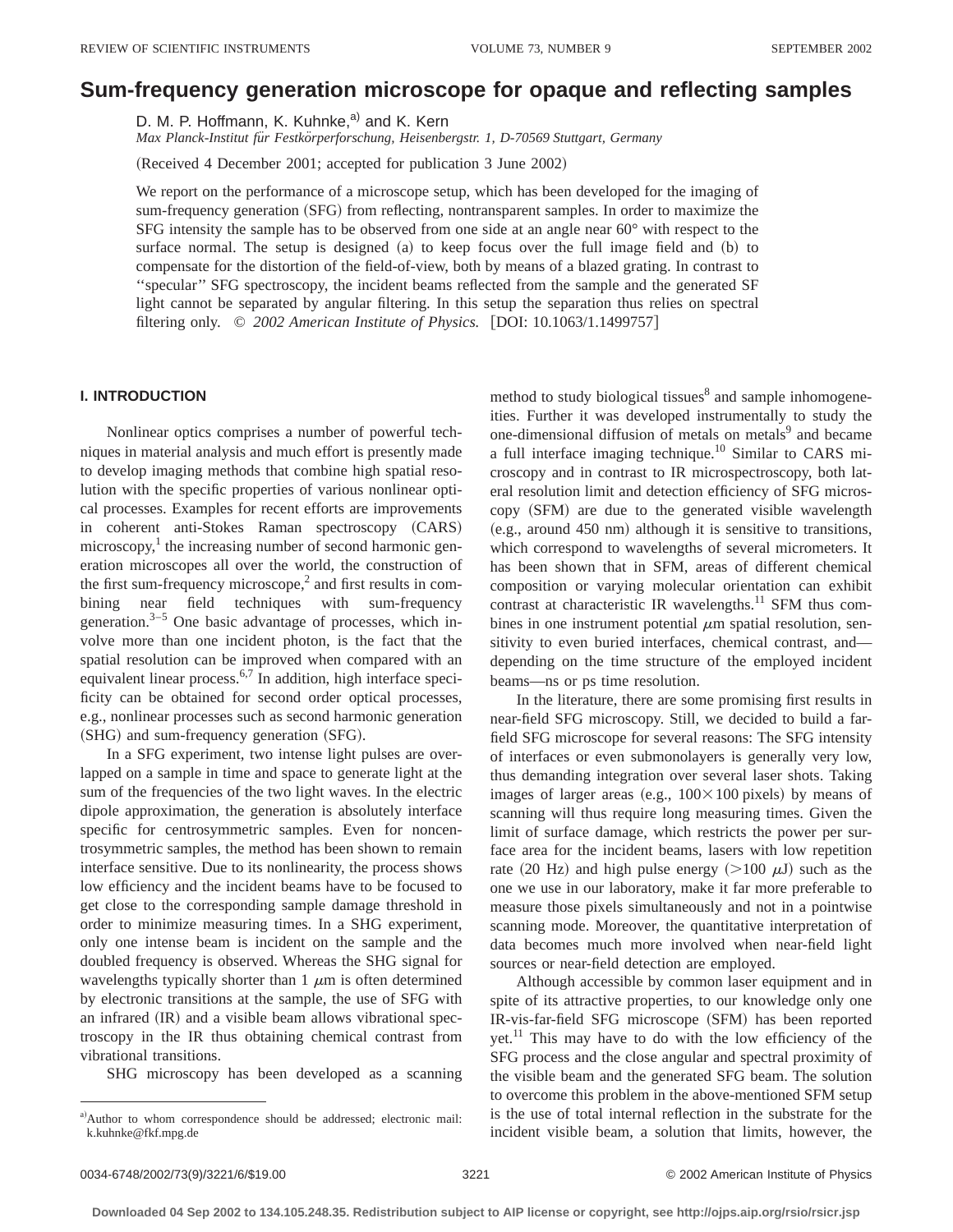

FIG. 1. Principle of SFG microscopy. In contrast to ''classical'' SFG spectroscopy not only the specular beam is observed. Diffracted beams contain the light emitted by pointlike sources and carry the information of sample inhomogeneities.

applicability to substrates which are transparent in the visible region and excludes the important classes of metals and semiconductors. For these reflecting substrates, the illumination has to be made from the observation side of the sample by oblique incidence in order to obtain a high electric field component at the surface (Fresnel factors). For oblique incident beams the most intense SFG component leaves the surface at a similarly large angle, which is determined by the two-dimensional wave vector conservation at a homogeneous interface.

Depending on incidence geometry and wavelengths, this SFG light is emitted in a direction at most a few degrees away from the reflection of the incoming visible beam. Emission from regions breaking the translational in-plane symmetry of a sample, however, does not obey wave vector conservation. SFG light of higher multipole order than electric dipole emission which can be emitted from small aggregates or SFG light carrying structural information from the sample (e.g., emitted near sample inhomogeneities) propagates in directions covering a large solid angle (Fig. 1). Sampling a substantial part of this light and obtaining full spatial information thus prohibits an angular separation of SFG light and reflected light from the incident beams which is usually the basis for background suppression in coherent, specular SFG spectroscopy at interfaces.

In this article, we describe a setup, which allows SFG microscopy to overcome the problems sketched above. A combination of four filters is employed to suppress the reflected beams, sample fluorescence, and background light. Detection via an intermediate image on the surface of a blazed grating allows distortion-free mapping and perfect focusing over the entire imaged area. The transmission of the setup is high enough for SFG spatially resolved spectroscopy. The setup can be used to image microstructures including biological samples with all the selectivity of IR-vis SFG spectroscopy. Different sample regions can be monitored simultaneously (combinatorial spectroscopy) allowing the mapping of inhomogeneities in chemical composition  $(e.g.,)$ phase boundaries) and imaging a varying degree of ordering. The microscope setup is an extension of conventional SFG spectroscopy, which facilitates addressing questions of sample inhomogeneity that had to remain unanswered in many SFG spectroscopic studies in the past.



FIG. 2. (a) Schematic setup of the SFG microscope with the employed optical elements. (b) Path of the imaging beam. (c) Path of the illumination beam. FOV=field of view.

#### **II. DESIGN**

The setup is sketched as a whole in Fig.  $2(a)$ . The essential components, charge-coupled device (CCD) camera, employed filters, and imaging via the blazed grating will be discussed in the following paragraphs.

We base our construction on the aim to observe the SFG signal from mixing a  $532$  nm visible light pulse (second harmonic generated by the 1064 nm pulses from a Nd:YAG laser with 35 ps pulse length and 20 Hz repetition rate) with IR light from a narrow band optical parametric generator and amplifier setup (similar to Ref. 12) covering the important region of vibrational transitions between 1000 and 4000  $cm^{-1}$  (10–2.5  $\mu$ m). Restricting ourselves to spectroscopy in the range of 2.9–4  $\mu$ m, the SFG signal will have a wavelength between 450 and 470 nm. The setup can in principle be extended to a larger IR region and also allows difference frequency generation for the same IR range after exchanging some of the spectral filters and the grating.

The energy of the 35 ps laser pulses employed for the SFG measurements in this article are 200  $\mu$ J/pulse in the visible beam at 532 nm slightly focused to a large spot of 4 mm<sup>2</sup> and 250  $\mu$ J/pulse in the IR pulse at 3.45  $\mu$ m (2900  $\text{cm}^{-1}$ ) focused to about 0.1 mm<sup>2</sup>.

The desire for high quantum efficiency for photon detection and low noise led to the choice of a back-thinned, liquid- $N_2$  cooled CCD camera. We use a grade 1 SITe chip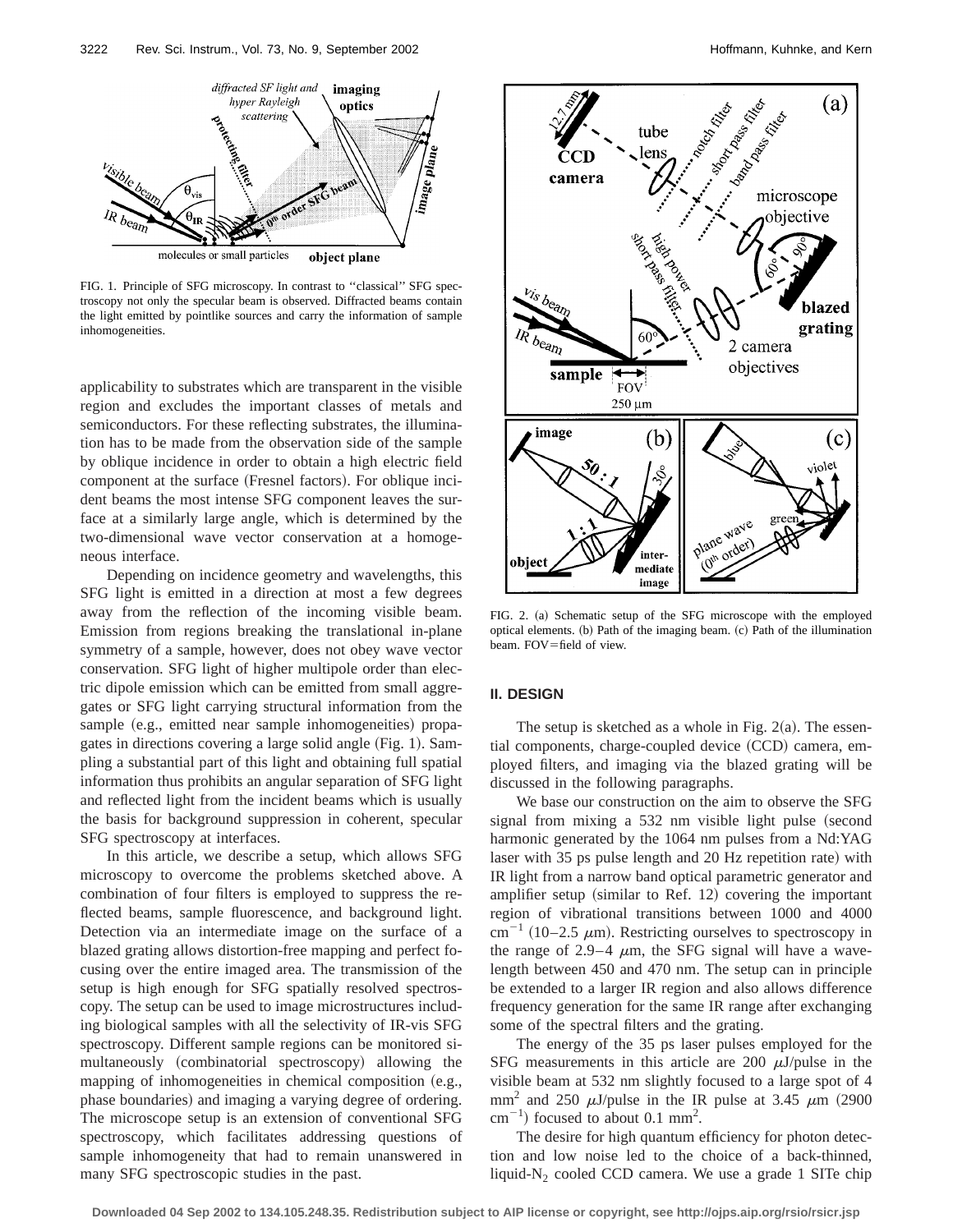with 512×512 pixels of  $(24 \ \mu m)^2$  area each, integrated in a camera built by Roper Scientific. In this article we present only measurements made directly with this CCD detector, although we can alternatively mount a gated intensifier onto this camera.

In order to use optimal instrumental resolution, the pixel size should be at least two times smaller than the limit given by the imaging optics (Nyquist theorem). Depending on the objectives used, one may expect a resolution down to 1  $\mu$ m. We thus chose a magnification factor of 50 so that one pixel represents an area of  $(0.5 \ \mu m)^2$  on the sample. The total field of view seen by the CCD is  $(250 \ \mu m)^2$  which is adequate to many types of interface studies. Further magnification will be disadvantageous given the operational limitation by sample damage that sets a limit to the absolute number of photons, which can be emitted for a given sample, surface area, and pulse duration. A number for our experimental conditions will be given below.

The intense visible and IR beams incident on the sample in a SFG experiment are, to a substantial percentage, reflected from a metallic or semiconducting sample. It is generally not difficult to attenuate the mid-IR beam  $(3-10 \mu m)$ because most optical components in a microscope have a vanishing transmission in this range. In contrast, one cannot avoid the fact that the reflected beam at 532 nm will exhibit a tight focus within the glass components of the objectives and can thus easily damage the imaging optics. One can estimate that an attenuation of  $>4$  orders of magnitude for this beam is necessary already in front of the first objective. In our setup this is done by a low-cost dichroic short pass  $interference$  filter (edge 460 nm; Linos Photonics) which itself is not damaged by the intense visible beam and transmits  $>80\%$  of the SFG signal.

Reflecting samples have to be illuminated by visible and IR light at incidence angles around 60° with respect to the interface normal in order to maximize the Fresnel factor and thus the SFG intensity for the important *ppp* polarization combination, i.e., when incident and SFG beams are all *p*-polarized. It follows that the zeroth order coherent SFG beam also leaves at angles near 60° in a direction close to the reflected visible beam. This means that this most intense SFG beam will hit the entrance lens of a conventional optical microscope observing the sample along the surface normal only close to the lens edge. At the same time the objective will obstruct the incoming visible and IR beams. Aligning the imaging optics along the axis of the zeroth order SFG signal, however, will yield a focus only along one line while sample regions in front of or behind the focal plane will be out of focus on the CCD camera. A hypothetical solution to solve these two problems would be the use of a sample with a zigzag surface similar to a grating with a blaze angle of 30° and facets of  $\leq$ 1  $\mu$ m height. From each facet the SFG zeroth order light is emitted right into the objective, which is observing the grating from above while the whole surface stays within the depth of focus of the objective. Of course, such a concept would impose unacceptable restrictions on sample geometry. The principle, however, can be developed further in the following way: light originating from a flat surface or interface is projected without magnification onto a blazed grating [see imaging path in Fig. 2(b)]. This image is then magnified by a microscope whose axis is perpendicular to the macroscopic surface of the grating. The grating thus has to be placed in the image plane of the nonmagnifying 1:1 system as well as in the object plane of the  $50\times$  microscope system. Its blaze angle is 30° so that the light emitted from one point of the sample is reflected into the microscope objective [Fig.  $2(b)$ ]. In addition, its grating constant must be such that SFG light from the surface is diffracted in first order by the grating towards the microscope objective [illumination path in Fig.  $2(c)$ . For a 450 nm SFG wavelength, we chose a  $1800$  lines/mm (blaze  $500$  nm) grating (supplier Jobin–Yvon). For the 1:1 imaging of the sample onto the grating, we use two  $f = 58$  mm,  $f/1.2$  Noct–Nikkor objectives with aspherical lenses. The  $50\times$  microscope consists of an LPlan  $50\times0.45$  objective (Nikon) with 17 mm working distance and a tube lens. Apart from keeping perfect focus, our setup has another important property, namely, that the image of a sample appears on the CCD as if the sample is directly observed from above, i.e., a square on the sample becomes a square in the image. It allows obtaining undistorted images in spite of observation from the side. After having developed and tested the design, we became aware of a proceedings contribution by Chastang<sup>13</sup> published in 1983 which analyzes the properties of oblique imaging via a grating and proposes the scheme as a microscope attachment. We could not find a publication on an application of this scheme.

The suppression of stray light from various sources is an important point given the small intensity of the SFG signal. As a general measure, the whole setup is covered by a box made of black cardboard, which admits light only along the imaging beam path. Apart from diffuse light originating from room illumination, sample luminescence and especially the reflected visible beam must be attenuated by several orders of magnitude in order to become negligible with respect to the SFG signal. A basic attenuation along the beam path is obtained by a holographic notch filter (center 532 nm, width 10 nm; Kaiser Optical Systems Inc.), which removes almost 5 orders of magnitude of the visible beam while letting 70% of the SFG signal pass. The combination of a bandpass filter  $(450$  nm, width 40 nm; L.O.T.-Oriel) and a short pass filter (edge 510 nm, Omega Optical Inc.) suppresses in addition both shorter wavelengths from ambient light and longer wavelengths, which may be efficiently generated by luminescence of the sample. These interference filters are inserted in-between the microscope objective and the tube lens, where all light beams propagate at a minimum angle with respect to the optical axis [Fig.  $2(a)$ ]. The effective wavelength-dependent transmission of the combination of the 4 filters discussed above is shown in Fig. 3 for the sensitive spectral range of the CCD camera. The visible incident beam at 532 nm is suppressed by more than 20 orders of magnitude while about 30% of the SFG signal near 450 nm is transmitted. An additional significant attenuation of wavelengths longer or shorter than the SFG signal is due to the blazed grating [Fig.  $2(c)$ ].

If required for certain cases, our setup can be turned into the setup of specular SFG spectroscopy without sacrifice of sensitivity by complete binning of the image and replacing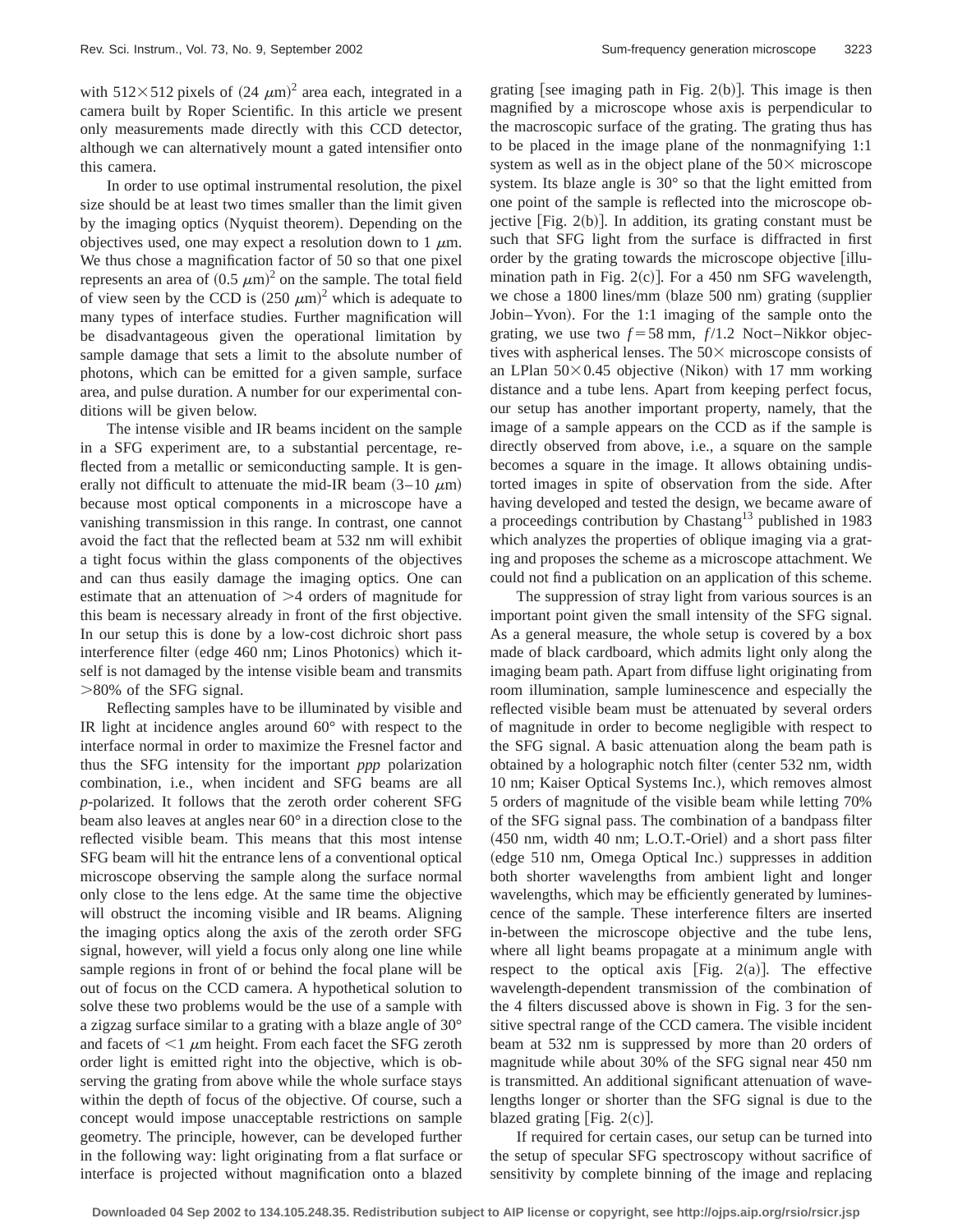

FIG. 3. Synthetic absorption curve of the four-filter-combination discussed in the text. The curve is the product of four absorbance curves measured for the individual filters. Due to the limited sensitivity of the spectrometer optical densities larger than five may be underestimated in this plot and may in reality be larger.

the first filter between sample and objective by a pinhole that selects only the specular SFG beam by angular filtering.

## **III. EVALUATING IMAGES OF TEST STRUCTURES**

The properties discussed in the following paragraphs are not essentially different for linear and nonlinear optics but they are obtained much faster in linear optical experiments. We thus chose to characterize the optical system by linear optics and imaged calibrated test structures (NBS test No. 29, supplier: Heidenhain) in transmission employing narrow band blue incoherent light.

An omnipresent and rather trivial reduction of image quality is due to localized flaws in spectroscopic filters, grating inhomogeneities, and, finally, small dust particles on different optical components in the beam path. For linear optics imaging, Fig. 4 shows that most of these spots can be removed by dividing the image by an average of some 20 images taken on different parts of a homogeneous and unstructured sample. This type of general flat field correction by an average of linear optical images has been applied to all linear images and the SFG images in Fig. 8. A second problem arises specifically at extremely low light levels, as in SFG imaging: the number of cosmic ray events in an exposure can become important for exposure times of several minutes. Each such event affects mostly 2, rarely up to 4 pixels [see, e.g., Fig. 7(b)] and is stochastic in the sense that it affects different pixels in successive exposures. The spuri-



FIG. 4. Examples of the reduction of grating and filter inhomogeneities: (a) raw image; (b) the same image after normalization to an average of blank images (also see the text).



FIG. 5. Determination of image distortion. Top: image of a 22 linepairs/mm structure  $(a)$  for horizontal lines;  $(b)$  for vertical lines. Bottom: values obtained by evaluating the magnification in different parts of the images  $(c)$  for the vertical magnification; (d) for the horizontal magnification. The magnification values are printed in the region of the box equivalent to the region where they have been obtained in images (a) and (b).

ous count rates can thus be removed simply by comparison within a series of exposures under the same conditions.

Figure  $5(a)$  shows horizontal lines of a 22 linepairs/mm structure. The image allows evaluating the magnification in the vertical direction in several regions of the image field assuming a pixel distance of precisely 24  $\mu$ m. The result is displayed in Fig.  $5(c)$ . In this figure the magnification values are printed in the region equivalent to the region where they have been obtained in the original image [Fig.  $5(a)$ ]. Equivalently, the vertical lines in Fig.  $5(b)$  are used to obtain the magnification in the horizontal direction [Fig.  $5(d)$ ]. This evaluation yields an average vertical magnification factor of 50.3  $(\pm 0.5)$  and a horizontal magnification factor of 51.1  $(\pm 0.5)$ . We give the error corresponding to an uncertainty of



FIG. 6. (a) Well-resolved test pattern (110 linepairs/mm); (b) resolution limit for vertical lines:  $180$  line pairs/mm;  $(c)$  for horizontal lines:  $320$  line pairs/mm.

**Downloaded 04 Sep 2002 to 134.105.248.35. Redistribution subject to AIP license or copyright, see http://ojps.aip.org/rsio/rsicr.jsp**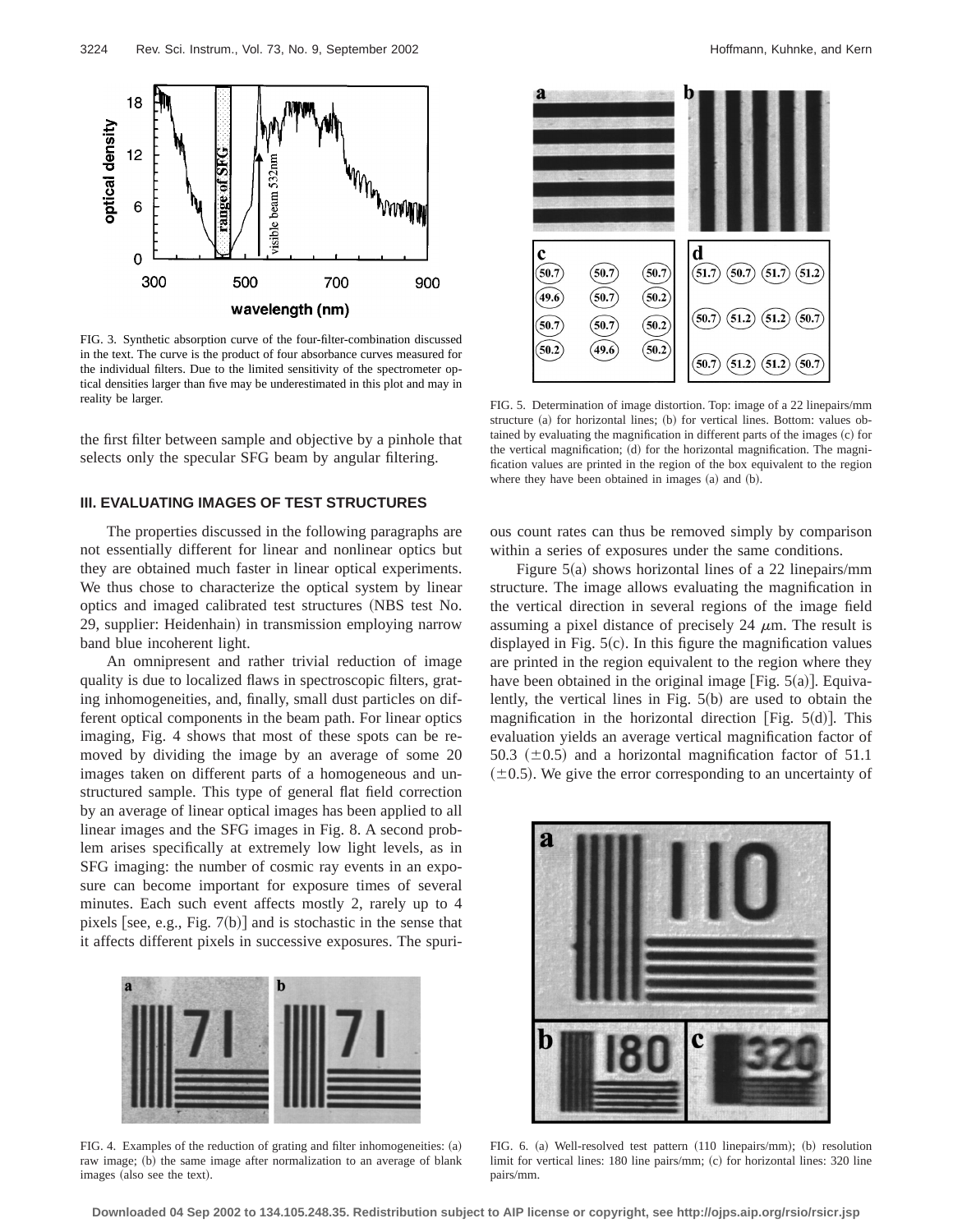one pixel. Within this precision, we can say that we have distortion-free imaging.

Figures  $5(a)$  and  $5(b)$  also show that the edges of the stripes stay focused in the entire image and do not become blurred with increasing distance from the image center. This fact is nontrivial for the horizontal direction because the left edge of the images is 208  $\mu$ m closer to the objective than the right edge. For comparison, focusing is done by approaching the sample to the first objective and must be done with  $\leq$ 3  $\mu$ m precision.

Figure  $6(a)$  shows an image of a test structure with 110 linepairs/mm, which are still well resolved. Analyzing the images of still smaller structures allows us to find the resolution limit. We verified by numerical convolution that the resolution defined by the Rayleigh criterion is given by the period of the striped structure which exhibits 8% of the intensity modulation of a perfectly well resolved structure (see also Ref. 14). By interpolating a series of images for different stripe periods we find that this limit is reached for the horizontal resolution at 4.9  $\mu$ m [approximately the period of vertical stripes in Fig.  $6(b)$ ] and for the vertical resolution at 2.8  $\mu$ m [approximately the period of horizontal stripes in Fig.  $6(c)$ ]. In experimental practice it should often be possible to rotate the sample in a way to make use of the better resolution.

The anisotropic resolution is a consequence of oblique imaging. It results from the fact that a square on the sample appears as a rectangle when we watch from the direction of the first objective. The apparently shorter distance in the square creates a diffraction pattern, which leads to beams under larger angles than the apparently longer distance. It is for this reason that the camera objective, which lets pass a circular section in reciprocal space, can still transmit the first order diffraction of the apparently larger distance while it already misses the first order of the apparently shorter distance. From this reciprocal space argument we expect the ratio between vertical and horizontal resolution to be  $cos(60^\circ)=0.5$  in reasonable agreement with our result. This argument is valid for diffraction-limited imaging but the corresponding argument holds if the resolution is limited by spherical aberration errors.

The diffraction limited resolution at  $\lambda$  = 450 nm derived from the Abbe formula  $\Delta x = 1.22^* \lambda / N$ A, in which NA is the numerical aperture, is  $\Delta x = 0.92 \mu$ m for the camera objectives (NA=0.6) and  $\Delta x$ =1.22  $\mu$ m for the microscope objective  $(NA=0.45)$ . We find that our result for the resolution does not attain this limit. As an intermediate image is created on the grating the worse of the objectives will determine the overall resolution. Experiments in which we tested both systems separately showed clearly that the microscope objective almost reaches its diffraction limit while one single camera objective only attains a resolution of about 4  $\mu$ m at  $\lambda$  $=632.8$  nm. This demonstrates that the resolution in the setup is due to the fact that the camera objectives do not reach the diffraction limit. This result might suggest that a substantially smaller aperture can be used for the 1:1 projection. The large aperture size is, however, useful in order to collect a maximum of light emitted from strongly inhomogeneous samples as we already discussed in the Introduction.



FIG. 7. Proof of background suppression: Uncorrected raw data with 5 min exposure time,  $4\times4$  pixels binned. (a) SFG intensity from a GaAs sample:  $(b)$  same conditions but with the visible beam delayed by 50 ps with respect to the IR beam. The intensity scales for both images are identical. White pixels in (b) are due to cosmic rays. The bright spot in the lower left corner is due to an inhomogeneity of CCD dark current.

So far we characterized the optical performance of the microscope itself. In the remainder of this section we will demonstrate its performance for the SFG method. As we pointed out earlier the damage threshold of a sample ultimately limits its SFG photon yield. A good SFG microscope will detect a large amount of the generated photons. We will give integration times below this limit for the 35 ps 20 Hz laser pulses described in Sec. II. Pushing the damage threshold by using higher repetition rates and shorter pulses each containing less energy will reduce the necessary measuring times.

Figure  $7(a)$  gives an example for the observation of a sum-frequency signal for the microscope setup with coincident 532 nm (visible) and 3.4  $\mu$ m (IR) pulses. Both beams have to overlap in time and have to be adjusted to the sample area imaged by the microscope. The observed SFG signal generated by a GaAs sample corresponds to  $3.4\times10^6$  photons detected by the CCD chip during an exposure of 300 s (6000 laser shots). The pixels were binned  $4\times4$ . The detected average intensity is thus 2.6 photons/min originating from a  $(0.5 \ \mu m)^2$  area. The intensity in the center of Fig. 7(a) is 3.7 photons/min. We could not obtain higher intensities without damaging the GaAs sample. We remark that in the case of GaAs the observed SFG signal is dominated by the bulk contribution. The intensity distribution in the image is due to the visible and IR beam profiles. As expected for a SFG process, the observed intensity disappears completely when either the visible or the IR beam is blocked. Figure  $7(b)$  proves furthermore that no light is observed when both beams are incident but the visible pulse is delayed by 50 ps with respect to the IR pulse (pulse length  $35$  ps). This demonstrates the absence of background and luminescence light in the image. We also want to give an estimate for the SFG signal obtainable for an octadecanethiolate monolayer on polycrystalline Au. This system exhibits a SFG signal arising exclusively from its surface and shows vibrational transitions in the IR region discussed here. For such a sample the spectroscopically relevant signal from the adlayer can become 30% of the total signal, which is dominated by the contribution of the Au surface. Due to its higher damage threshold for IR pulses such a sample allows to use a more tightly focused IR beam than a GaAs sample. Preliminary results show that we can easily obtain 1 photon/min/ $(0.5 \mu m)^2$  area  $(10^6$  photons per 300 s in the image) with our laser source.